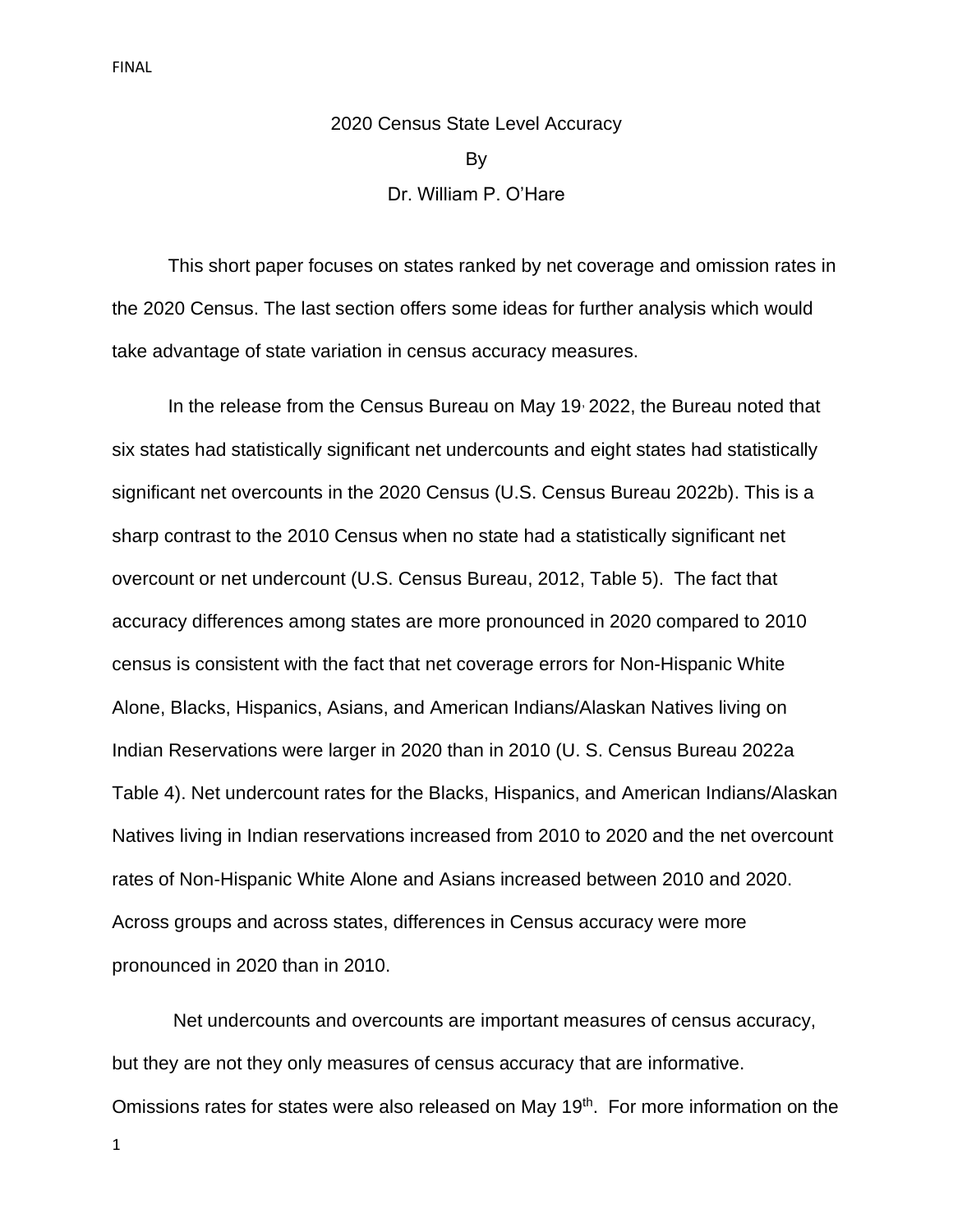distinction between net coverage rates and omissions rates see O'Hare (2019a and 2020b). For many stakeholders, it is the people missed in the census that is the key element of quality. Most of the work by stakeholder groups in promoting the 2020 Census were efforts to make sure people were not missed in the Census.

Moreover, net coverage is a balance between people missed and people counted twice or counted erroneously. If there were a lot of people missed and also lot of people counted twice, the net coverage error would appear low eventhough there are many errors.

Omissions are defined by the Census Bureau (2022b, page 3) as, "Omissions are people who should have been correctly counted in the census but were not." However, this definition is not as straightforward as it may seem. The U.S. Census Bureau (2022c) describes two groups of people who are considered omissions.

"• People who were not included in the census count.

• People who were included in the census count but do not meet the definition of a correct enumeration (e.g., people in "population count only" households are omissions even though they were included in the census count)."

In other words, some of the people in the omissions category were included in the Census count.

Whether people were missed entirely or did not include any personal demographic information, people in the omitted category reflect a problem with census data collection. The higher the number of omissions in a state, the larger this problem is.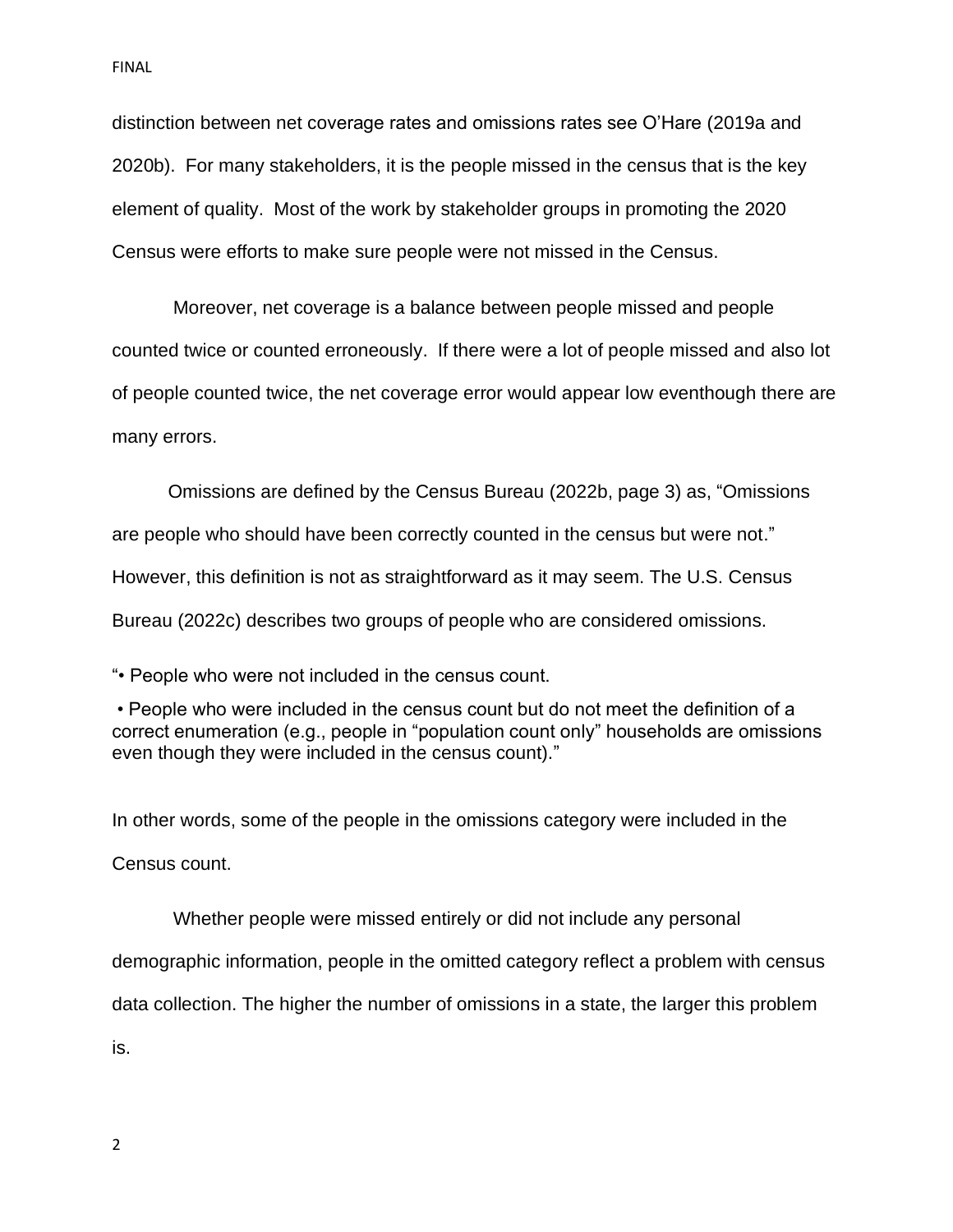Ranking states on net coverage and omissions may seem inappropriate because small differences are probably meaningless. However, this is a common way to present state data and arraying the data this way might help someone spot a pattern that would be more difficult to spot otherwise.

### States Ranked on Net Coverage

Table 1 shows states ranked on their net coverage rates in the 2020 census. Net coverage rates vary from a 5.04 percent net undercount in Arkansas to a 6.79 percent net overcount in Hawaii. It is notable that four of the five states with the highest net undercount rates (Arkansas, Tennessee, Louisiana, and Florida) are located in the South.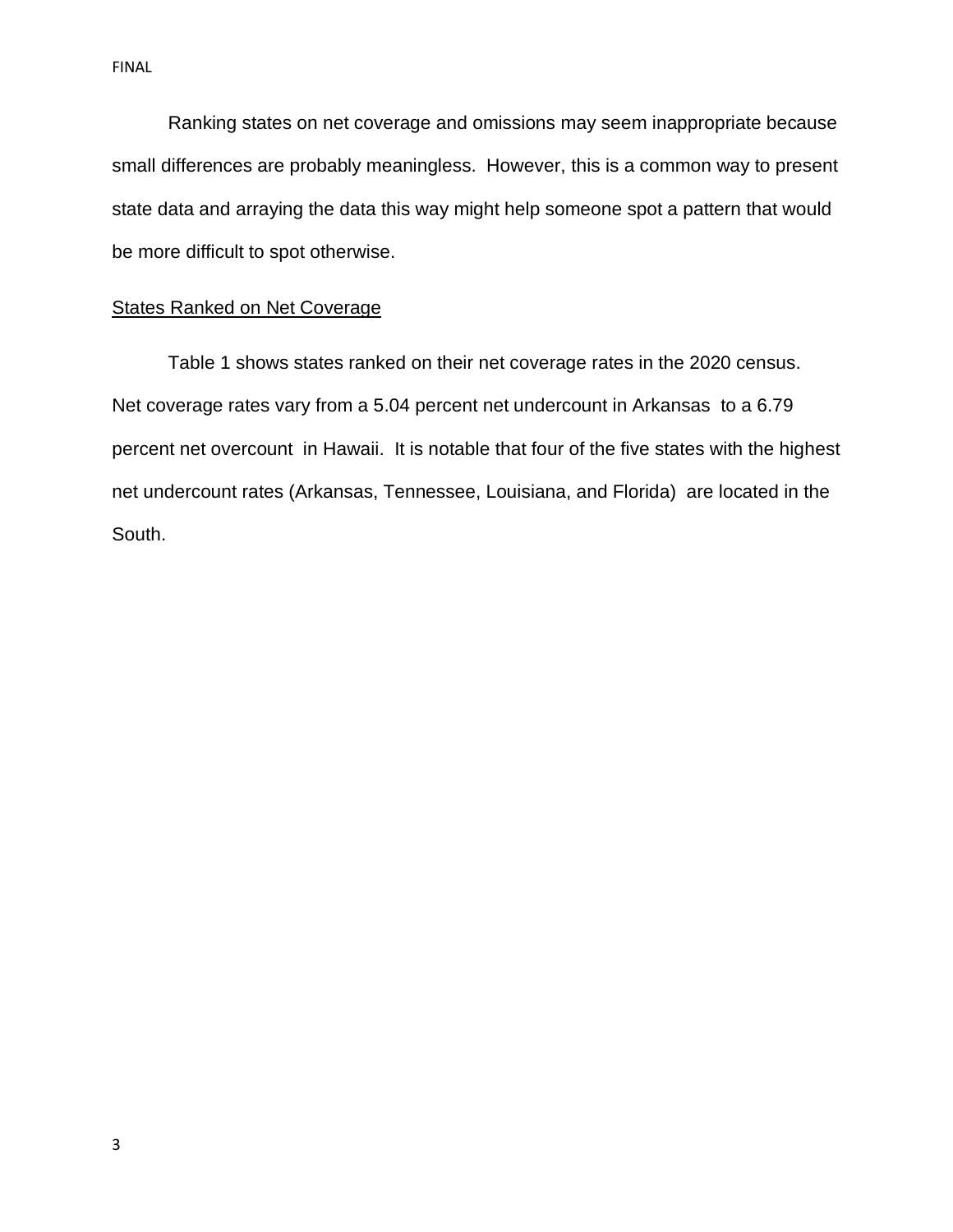|                                                                      | Table 1. States Ranked by 2020 Census Net Coverage Rate |                 |             |                |
|----------------------------------------------------------------------|---------------------------------------------------------|-----------------|-------------|----------------|
|                                                                      |                                                         |                 |             | Net            |
|                                                                      |                                                         | 2020 PES        |             | Coverage       |
|                                                                      |                                                         | Census          |             | Population     |
|                                                                      |                                                         | Population* (in | Net Coveage | Size (in       |
| Rank                                                                 | State                                                   | 1,000s)         | Rate        | 1000s)         |
| 1                                                                    | Arkansas                                                | 2,929           | $-5.04$     | $-148$         |
| $\overline{2}$                                                       | Tennessee                                               | 6,754           | $-4.78$     | -323           |
| 3                                                                    | Montana                                                 | 1,055           | $-4.39$     | $-46$          |
| 4                                                                    | Louisiana                                               | 4,534           | $-3.73$     | -169           |
| 5                                                                    | Florida                                                 | 21,070          | $-3.48$     | -733           |
| 6                                                                    | Wyoming                                                 | 564             | $-2.60$     | -15            |
| 7                                                                    | lowa                                                    | 3,092           | $-2.04$     | -63            |
| 8                                                                    | <b>Illinois</b>                                         | 12,540          | $-1.97$     | -247           |
| 9                                                                    | Texas                                                   | 28,540          | $-1.92$     | $-548$         |
| 10                                                                   | North Carolina                                          | 10,150          | $-1.59$     | $-161$         |
| 11                                                                   | Idaho                                                   | 1,789           | $-1.55$     | -28            |
| 12                                                                   | South Carolina                                          | 4,980           | $-1.36$     | -68            |
| 13                                                                   | Kentucky                                                | 4,381           | $-1.18$     | -52            |
| 14                                                                   | Maryland                                                | 6,052           | $-1.17$     | -71            |
| 15                                                                   | Missouri                                                | 5,986           | $-1.05$     | -63            |
| 16                                                                   | Alabama                                                 | 4,896           | $-1.05$     | $-51$          |
| 17                                                                   | Kansas                                                  | 2,851           | $-0.81$     | $-23$          |
| 18                                                                   | Nebraska                                                | 1,912           | $-0.73$     | $-14$          |
| 19                                                                   | South Dakota                                            | 855             | $-0.42$     | -4             |
| 20                                                                   | Virginia                                                | 8,395           | $-0.35$     | $-29$          |
| 21                                                                   | North Dakota                                            | 753             | $-0.35$     | $-3$           |
| 22                                                                   | Arizona                                                 | 6,991           | $-0.16$     | $-11$          |
| 23                                                                   | Connecticut                                             | 3,498           | $-0.13$     | -5             |
| 24                                                                   | New Jersey                                              | 9,109           | $-0.12$     | $-11$          |
| 25                                                                   | New Mexico                                              | 2,075           | 0.10        | $\overline{2}$ |
| 26                                                                   | Michigan                                                | 9,856           | 0.14        | 14             |
|                                                                      |                                                         |                 |             | 14             |
| 27<br>28                                                             | Indiana                                                 | 6,607           | 0.21        | 22             |
| 29                                                                   | Washington                                              | 7,545           | 0.29        | 32             |
|                                                                      | Georgia<br>California                                   | 10,460          | 0.31        |                |
| 30                                                                   |                                                         | 38,620          | 0.47        | 182            |
| 31                                                                   | Pennsylvania                                            | 12,600          | 0.48        | 60             |
| 32                                                                   | New Hampshire                                           | 1,335           | 0.53        | 7              |
| 33                                                                   | Wisconsin                                               | 5,742           | 0.85        | 49             |
| 34                                                                   | Oregon                                                  | 4,140           | 1.00        | 41             |
| 35                                                                   | Alaska                                                  | 700             | 1.12        | 8              |
| 36                                                                   | Vermont                                                 | 618             | 1.48        | 9              |
| 37                                                                   | Ohio                                                    | 11,500          | 1.49        | 171            |
| 38                                                                   | West Virginia                                           | 1,742           | 1.53        | 27             |
| 39                                                                   | Colorado                                                | 5,647           | 2.19        | 124            |
| 40                                                                   | Maine                                                   | 1,326           | 2.20        | 29             |
| 41                                                                   | Massachusetts                                           | 6,784           | 2.24        | 152            |
| 42                                                                   | Oklahoma                                                | 3,842           | 2.41        | 93             |
| 43                                                                   | Utah                                                    | 3,216           | 2.59        | 83             |
| 44                                                                   | New York                                                | 19,590          | 3.44        | 674            |
| 45                                                                   | Minnesota                                               | 5,568           | 3.84        | 214            |
| 46                                                                   | Mississippi                                             | 2,868           | 4.11        | 118            |
| 47                                                                   | Nevada                                                  | 3,068           | 4.42        | 136            |
| 48                                                                   | Rhode Island                                            | 1,052           | 5.05        | 53             |
| 49                                                                   | Delaware                                                | 967             | 5.45        | 53             |
| 50                                                                   | Hawaii                                                  | 1,415           | 6.79        | 96             |
|                                                                      | Total                                                   | 322,559         | -0.24       | -774           |
| Note DC not included as a state                                      |                                                         |                 |             |                |
| Source: U.S. Census Bureau 2022 Census Coverage Estimates for        |                                                         |                 |             |                |
| People in the United States by State and Census Operations: PES20-G- |                                                         |                 |             |                |
| 02, Table 4                                                          |                                                         |                 |             |                |
| * Does not include remote Alaska or Groups Quarters population.      |                                                         |                 |             |                |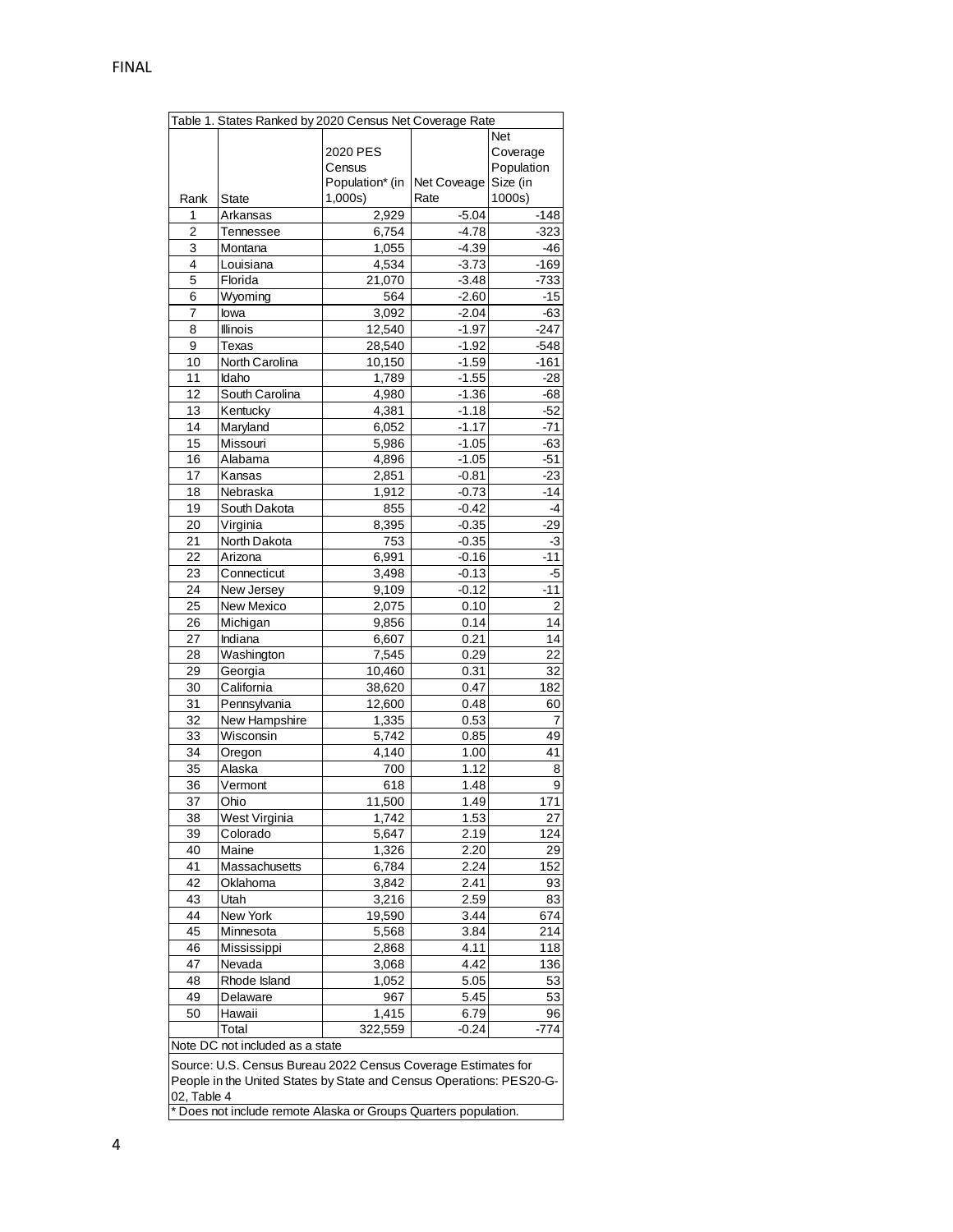Figure 1 shows that as a region, the South experienced an increase in its net undercount rate between 2010 and 2020. The net coverage rate in the South increased from -0.5 percent in 2010 to -1.9 percent in 2020. Earlier research (O'Hare 2017 and 2019) covered many census issues in the South, particularly the rural South. Figure 1 also reflects much larger regional differences in 2020 than in 2010. The widening gap between regions in 2020 is consistent with the widening gap between groups and states.

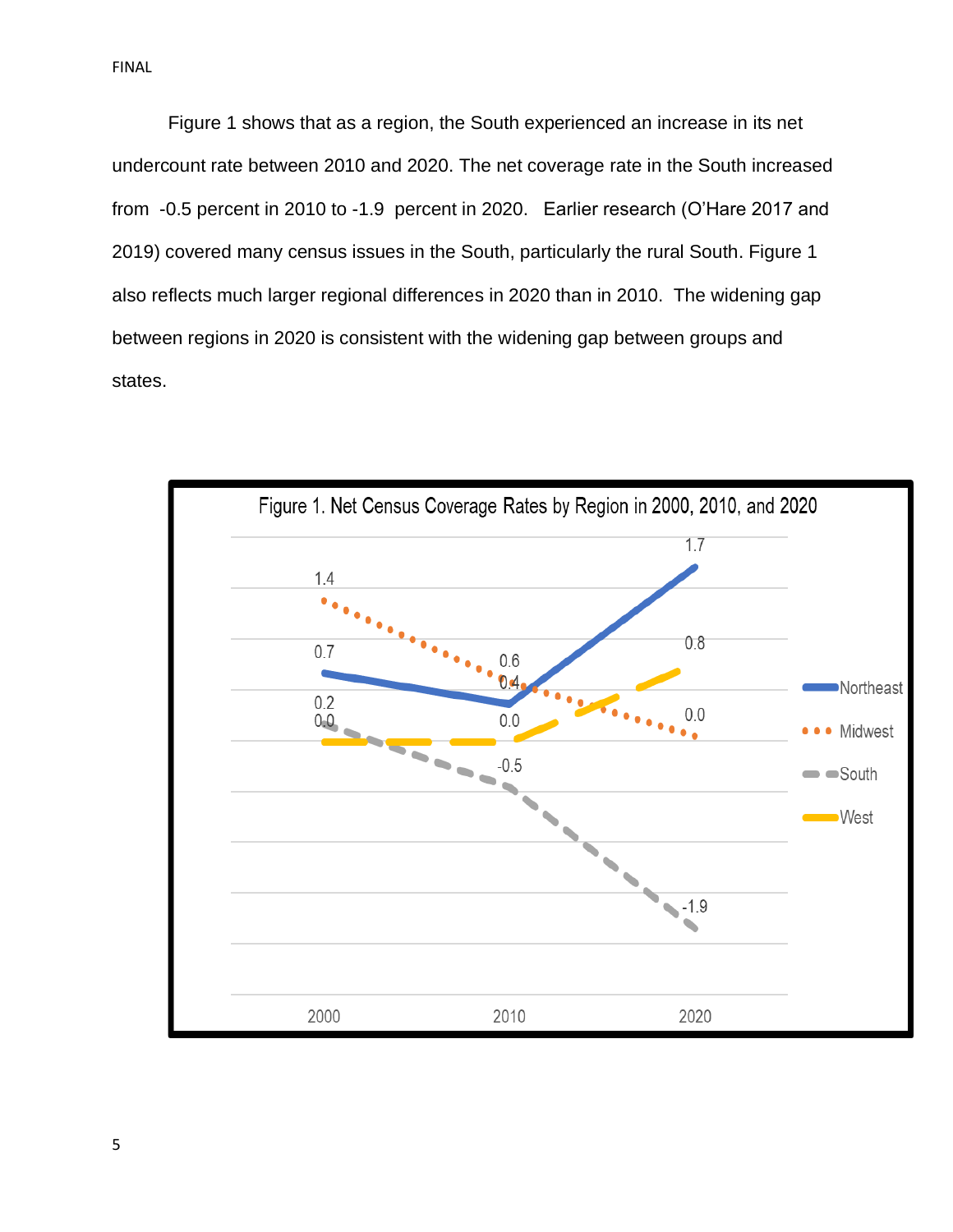Table 2 shows states ranked on the estimated number of people undercounted or overcounted in the 2020 Census. The states vary from a 733,000-person undercount in Florida to a 674,000-person overcount in New York. Seven states (Florida, Texas, Tennessee, Illinois, Louisiana, North Carolina ,and Arkansas) each had net undercounts of 100,000 people or more in the 2020 Census.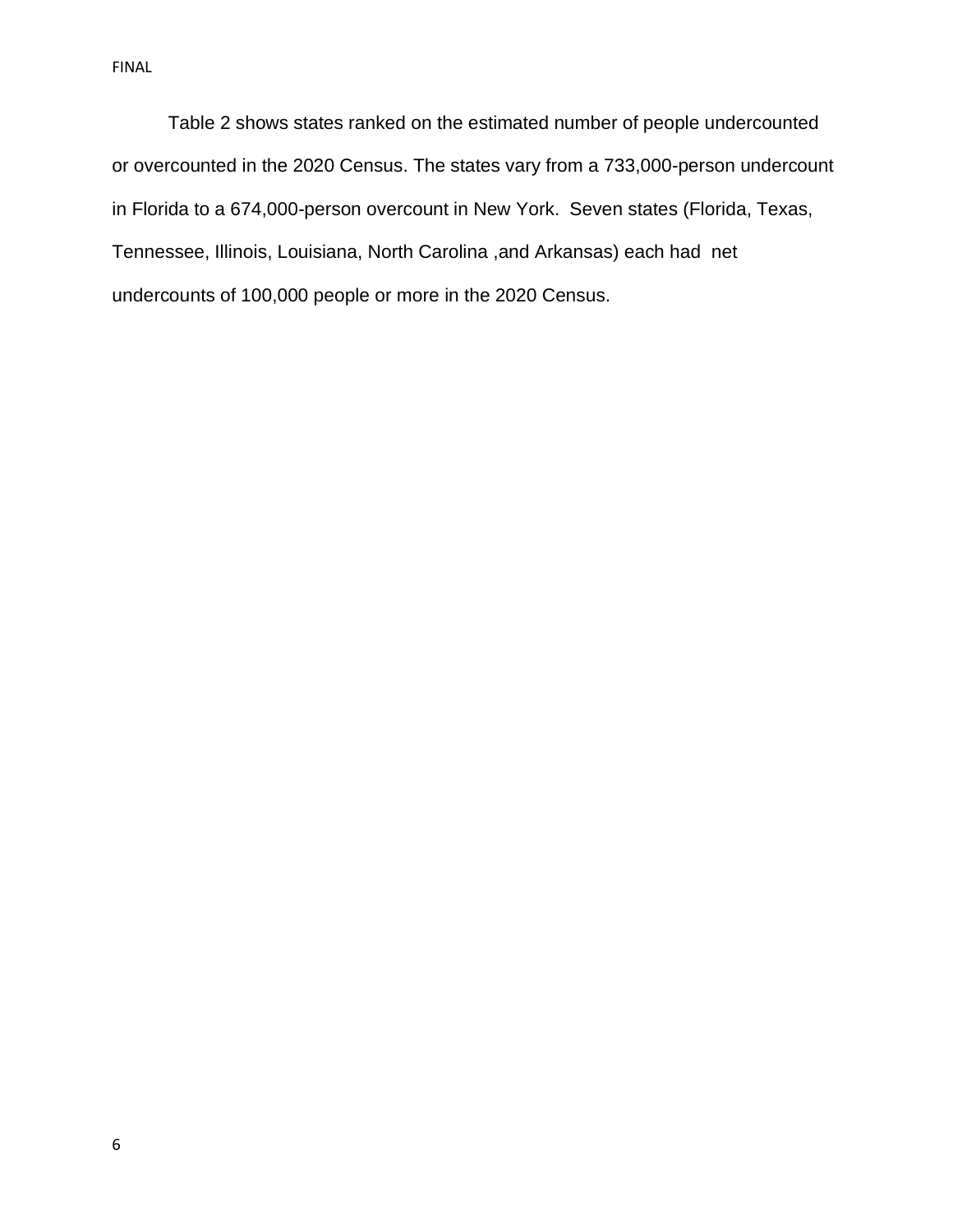| Table 2. States Ranked by 2020 Census Net Coverage Population |                |                             |              |                |
|---------------------------------------------------------------|----------------|-----------------------------|--------------|----------------|
|                                                               |                |                             |              |                |
|                                                               |                | 2020 PES                    |              | Net Coverage   |
|                                                               |                | Census                      | <b>Net</b>   | Population     |
|                                                               |                | Population* (in             | Coverag      | Size (in       |
| Rank                                                          | State          | 1,000s                      | e Rate       | 1000s)         |
| 1                                                             | Florida        | 21,070                      | $-3.48$      | $-733$         |
| 2                                                             | Texas          | 28,540                      | $-1.92$      | $-548$         |
| 3                                                             | Tennessee      | 6,754                       | $-4.78$      | $-323$         |
| 4                                                             | Illinois       | 12,540                      | $-1.97$      | $-247$         |
| 5                                                             | Louisiana      | 4,534                       | $-3.73$      | $-169$         |
| 6                                                             | North Carolina | 10,150                      | $-1.59$      | -161           |
| $\overline{7}$                                                | Arkansas       | 2,929                       | $-5.04$      | -148           |
| 8                                                             | Maryland       | 6,052                       | $-1.17$      | $-71$          |
| 9                                                             | South Carolina | 4,980                       | $-1.36$      | -68            |
| 10                                                            | lowa           | 3,092                       | $-2.04$      | $-63$          |
| 11                                                            | Missouri       | 5,986                       | $-1.05$      | $-63$          |
| 12                                                            | Kentucky       | 4,381                       | $-1.18$      | -52            |
| 13                                                            | Alabama        | 4,896                       | $-1.05$      | $-51$          |
| 14                                                            | Montana        | 1,055                       | $-4.39$      | -46            |
| 15                                                            | Virginia       | 8,395                       | $-0.35$      | $-29$          |
| 16                                                            | Idaho          | 1,789                       | $-1.55$      | $-28$          |
| 17                                                            | Kansas         | 2,851                       | $-0.81$      | $-23$          |
| 18                                                            | Wyoming        | 564                         | $-2.60$      | $-15$          |
| 19                                                            | Nebraska       | 1,912                       | $-0.73$      | $-14$          |
| 20                                                            | Arizona        | 6,991                       | $-0.16$      | -11            |
| 21                                                            | New Jersey     | 9,109                       | $-0.12$      | $-11$          |
| 22                                                            | Connecticut    | 3,498                       | $-0.13$      | -5             |
| 23                                                            | South Dakota   | 855                         | $-0.42$      | -4             |
| 24                                                            | North Dakota   | 753                         | $-0.35$      | $-3$           |
| 25                                                            | New Mexico     | 2,075                       | 0.10         | $\overline{2}$ |
| 26                                                            | New Hampshire  | 1,335                       | 0.53         | 7              |
| 27                                                            | Alaska         | 700                         | 1.12         | 8              |
| 28                                                            | Vermont        | 618                         | 1.48         | 9              |
| 29                                                            | Michigan       | 9,856                       | 0.14         | 14             |
| 30                                                            | Indiana        | 6,607                       | 0.21         | 14             |
| 31                                                            | Washington     | 7,545                       | 0.29         | 22             |
| $\overline{32}$                                               | West Virginia  | 1,742                       | 1.53         | 27             |
|                                                               |                |                             | 2.20         |                |
| 33                                                            | Maine          | 1,326                       |              | 29             |
| 34<br>35                                                      | Georgia        | 10,460<br>4,140             | 0.31<br>1.00 | 32<br>41       |
|                                                               | Oregon         |                             | 0.85         | 49             |
| 36                                                            | Wisconsin      | 5,742                       |              |                |
| 37                                                            | Delaware       | 967                         | 5.45         | 53             |
| 38                                                            | Rhode Island   | 1,052                       | 5.05         | 53             |
| 39<br>40                                                      | Pennsylvania   | 12,600                      | 0.48         | 60             |
| 41                                                            | Utah           | 3,216                       | 2.59         | 83             |
| 42                                                            | Oklahoma       | 3,842<br>$\overline{1,}415$ | 2.41         | 93             |
|                                                               | Hawaii         |                             | 6.79         | 96             |
| 43                                                            | Mississippi    | 2,868                       | 4.11         | 118            |
| 44                                                            | Colorado       | 5,647                       | 2.19         | 124            |
| 45                                                            | Nevada         | 3,068                       | 4.42         | 136            |
| 46                                                            | Massachusetts  | 6,784                       | 2.24         | 152            |
| 47                                                            | Ohio           | 11,500                      | 1.49         | 171            |
| 48                                                            | California     | 38,620                      | 0.47         | 182            |
| 49                                                            | Minnesota      | 5,568                       | 3.84         | 214            |
| 50                                                            | New York       | 19,590                      | 3.44         | 674            |
|                                                               | Total          | 322,559                     | $-0.24$      | -774           |
| Note DC not included as a state                               |                |                             |              |                |
| Source: U.S. Census Bureau 2022 Census Coverage Estimates for |                |                             |              |                |
| * Does not include remote Alaska, Groups Quarters.            |                |                             |              |                |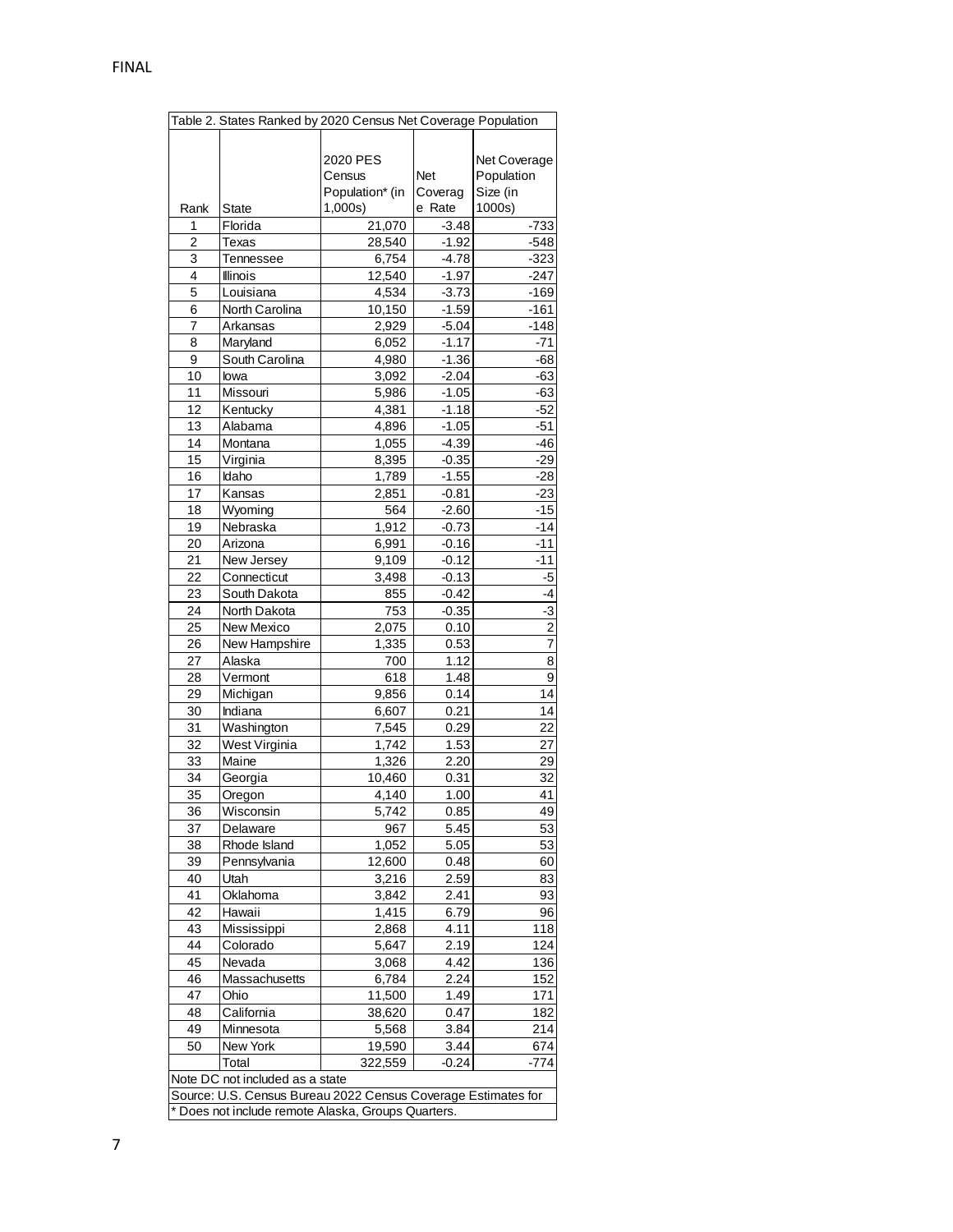### **States Ranked on Omissions**

Table 3 shows states ranked on their omissions rate in the 2020 census. Omission rates vary from a low of 0.7 percent in Delaware to a high of 11.1 percent in Montana. Four states (Montana, Louisiana, Tennessee, and Arkansas) have omissions rates over 10 percent. Like net undercount rates, a lot of states in the deep South had relatively high omissions rates. Five of the six states (Louisiana, Tennessee, Arkansas, Mississippi, and Florida) with the highest omissions rates are in the South.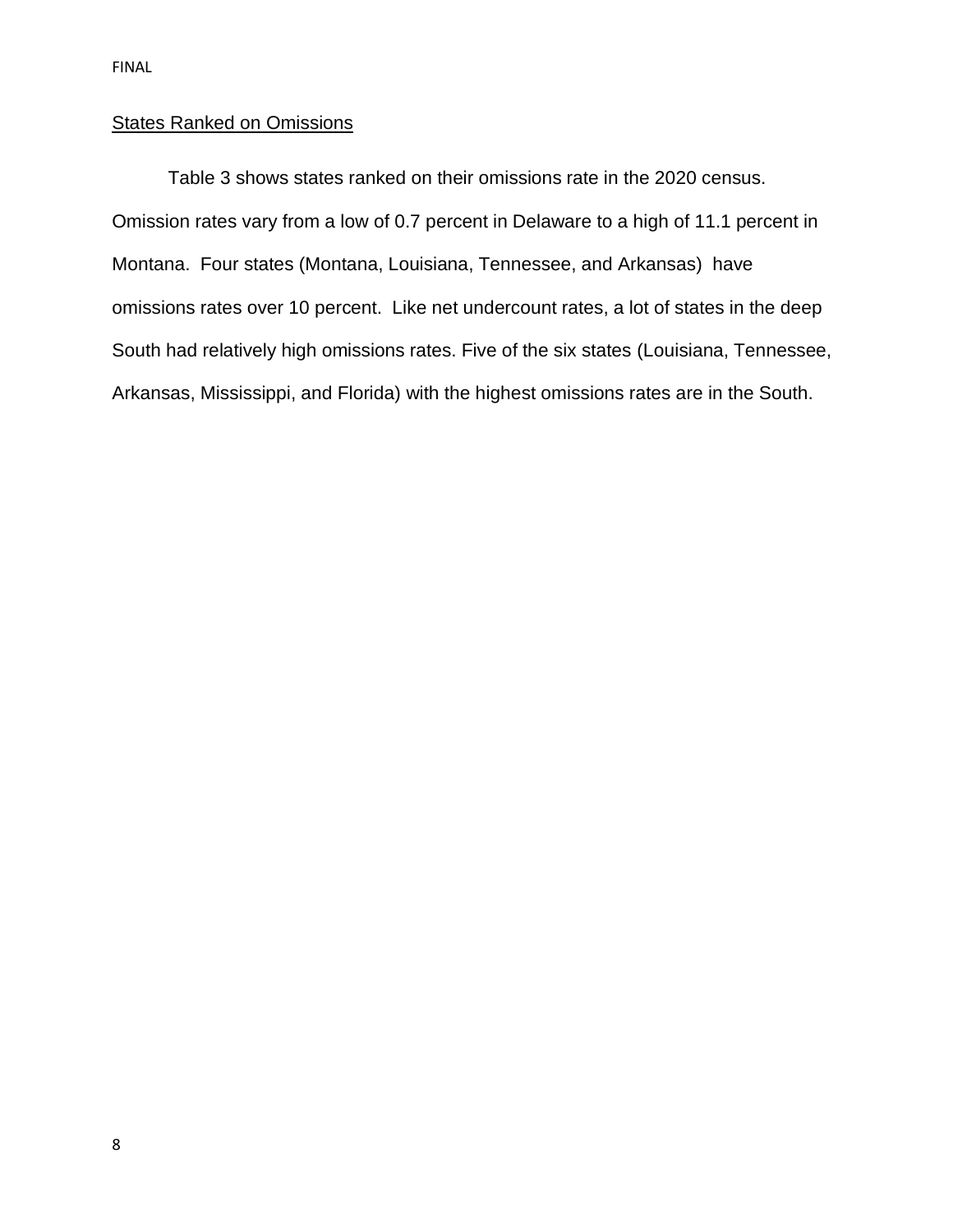| Table 3. States Ranked by 2020 Census Omissions Rates                |                                |                         |         |             |  |
|----------------------------------------------------------------------|--------------------------------|-------------------------|---------|-------------|--|
|                                                                      |                                |                         |         | Estimated   |  |
|                                                                      |                                |                         |         | Number of   |  |
|                                                                      |                                | 2020 Census             |         | People      |  |
|                                                                      |                                | PESPopulation Omissions |         | omittee (in |  |
| Rank                                                                 | <b>State</b>                   | $*$ (in 1,000s)         | Rate    | 1000s)      |  |
| 1                                                                    | Delaware                       | 967                     | 0.7     | 7           |  |
| $\overline{2}$                                                       | Nevada                         | 3,068                   | 0.9     | 28          |  |
| 3                                                                    |                                |                         | 1.8     |             |  |
|                                                                      | Minnesota                      | 5,568                   |         | 100         |  |
| 4                                                                    | Rhode Island                   | 1,052                   | 2.3     | 24          |  |
| 5                                                                    | Utah                           | 3,216                   | 2.8     | 90          |  |
| 6                                                                    | Oklahoma                       | 3,842                   | 3.1     | 119         |  |
| 7                                                                    | Maine                          | 1,326                   | 3.4     | 45          |  |
| 8                                                                    | Hawaii                         | 1,415                   | 3.5     | 50          |  |
| 9                                                                    | Ohio                           | 11,500                  | 3.7     | 426         |  |
| 10                                                                   | Oregon                         | 4,140                   | 4.1     | 170         |  |
| 11                                                                   | West Virginia                  | 1,742                   | 4.3     | 75          |  |
| 12                                                                   | Colorado                       | 5,647                   | 4.4     | 248         |  |
| 13                                                                   | Pennsylvania                   | 12,600                  | 4.4     | 554         |  |
| 14                                                                   | New Hampshire                  | 1,335                   | 4.5     | 60          |  |
| 15                                                                   | Wisconsin                      | 5,742                   | 4.6     | 264         |  |
|                                                                      |                                |                         |         |             |  |
| 16                                                                   | Washington                     | 7,545                   | 4.8     | 362         |  |
| 17                                                                   | Indiana                        | 6,607                   | 4.9     | 324         |  |
| 18                                                                   | Massachusetts                  | 6,784                   | 4.9     | 332         |  |
| 19                                                                   | Michigan                       | 9,856                   | 5.0     | 493         |  |
| 20                                                                   | California                     | 38,620                  | 5.3     | 2,047       |  |
| 21                                                                   | South Dakota                   | 855                     | 5.4     | 46          |  |
| 22                                                                   | Georgia                        | 10,460                  | 5.5     | 575         |  |
| 23                                                                   | Virginia                       | 8,395                   | 5.5     | 462         |  |
| 24                                                                   | Idaho                          | 1,789                   | 5.6     | 100         |  |
| 25                                                                   | Arizona                        | 6,991                   | 5.7     | 398         |  |
| 26                                                                   | Kansas                         | 2,851                   | 5.7     | 163         |  |
| 27                                                                   | North Dakota                   | 753                     | 5.7     | 43          |  |
| 28                                                                   |                                |                         |         | 41          |  |
|                                                                      | Alaska                         | 700                     | 5.8     |             |  |
| 29                                                                   | Nebraska                       | 1,912                   | 5.8     | 111         |  |
| 30                                                                   | Vermont                        | 618                     | 5.8     | 36          |  |
| 31                                                                   | New York                       | 19,590                  | 5.9     | 1,156       |  |
| 32                                                                   | Missouri                       | 5,986                   | 6.1     | 365         |  |
| 33                                                                   | lowa                           | 3,092                   | 6.5     | 201         |  |
| 34                                                                   | Alabama                        | 4,896                   | 6.6     | 323         |  |
| 35                                                                   | Kentucky                       | 4,381                   | 6.6     | 289         |  |
| 36                                                                   | Maryland                       | 6,052                   | 6.6     | 399         |  |
| 37                                                                   | South Carolina                 | 4,980                   | 6.6     | 329         |  |
| 38                                                                   | New Jersey                     | 9,109                   | 6.8     | 619         |  |
| 39                                                                   | North Carolina                 | 10,150                  | 7.0     | 711         |  |
| 40                                                                   | Connecticut                    | 3,498                   | 7.2     | 252         |  |
| 41                                                                   | New Mexico                     | 2,075                   | 7.3     | 151         |  |
| 42                                                                   | Texas                          | 28,540                  | $7.6\,$ | 2,169       |  |
| 43                                                                   |                                |                         |         | 43          |  |
|                                                                      | Wyoming                        | 564                     | 7.6     |             |  |
| 44                                                                   | <b>Illinois</b>                | 12,540                  | 7.8     | 978         |  |
| 45                                                                   | Florida                        | 21,070                  | 9.2     | 1,938       |  |
| 46                                                                   | Mississippi                    | 2,868                   | 9.9     | 284         |  |
| 47                                                                   | Arkansas                       | 2,929                   | 10.1    | 296         |  |
| 48                                                                   | Tennessee                      | 6,754                   | 10.1    | 682         |  |
| 49                                                                   | Louisiana                      | 4,534                   | 10.4    | 472         |  |
| 50                                                                   | Montana                        | 1,055                   | 11.1    | 117         |  |
|                                                                      | Total                          | 322,559                 | 5.8     | 18,708      |  |
|                                                                      | Note DC not include as a state |                         |         |             |  |
|                                                                      |                                |                         |         |             |  |
| Source: U.S. Census Bureau 2022 Census Coverage Estimates for        |                                |                         |         |             |  |
| People in the United States by State and Census Operations: PES20-G- |                                |                         |         |             |  |
| 02, Table 4                                                          |                                |                         |         |             |  |
| Does not include remote Alaska, Groups Quarters.                     |                                |                         |         |             |  |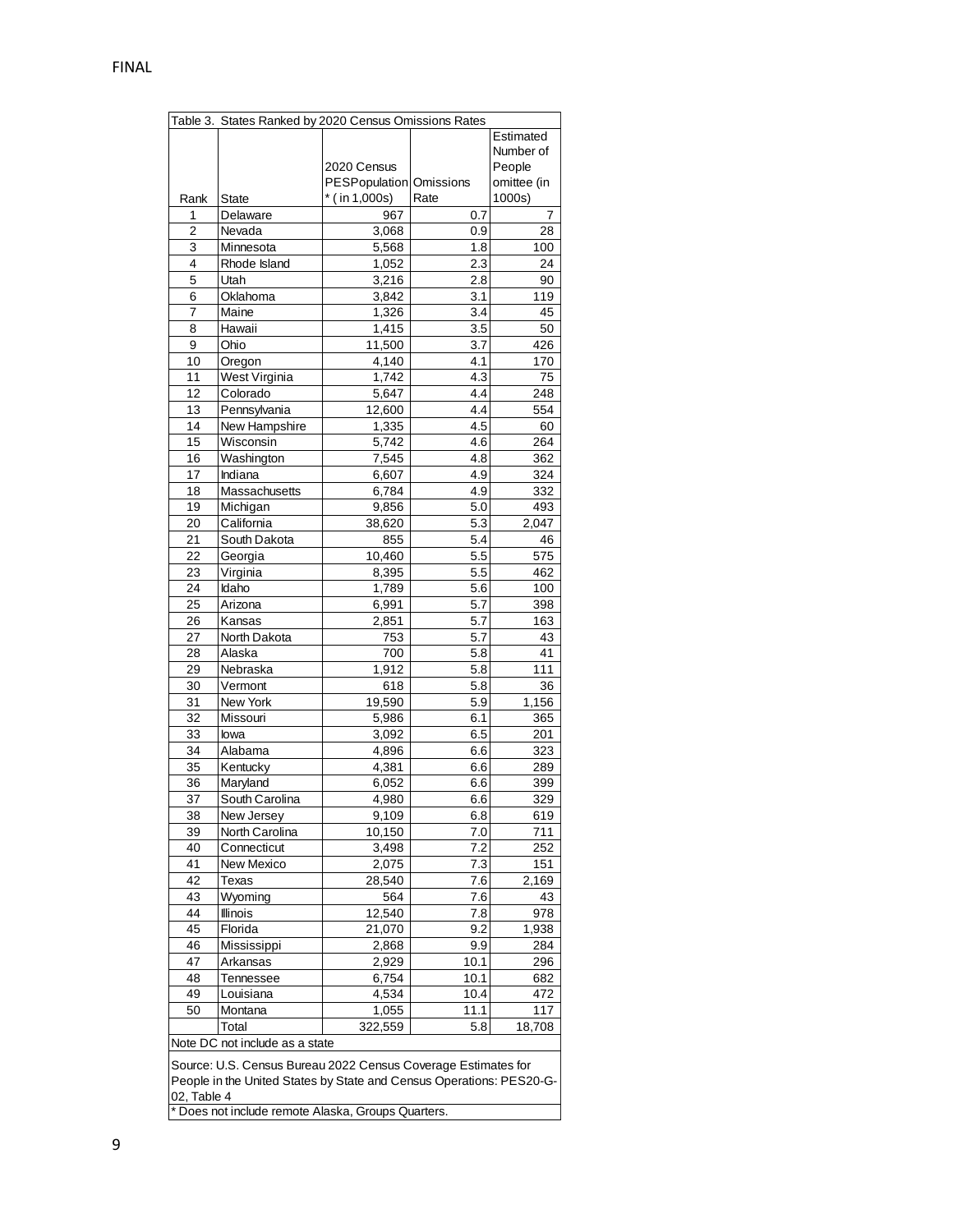Table 4 shows states ranked on the estimated number of omissions in the 2020 Census. The states vary from a low of 7,000 people in Delaware to a high of 2,169,000 in Texas. Four States (Texas, California, Florida, and New York) each had more than 1 million omissions in the 2020 Census. Collectively, these four states account 7.3 million omissions which is about 38 percent of all omission in the 2020 Census.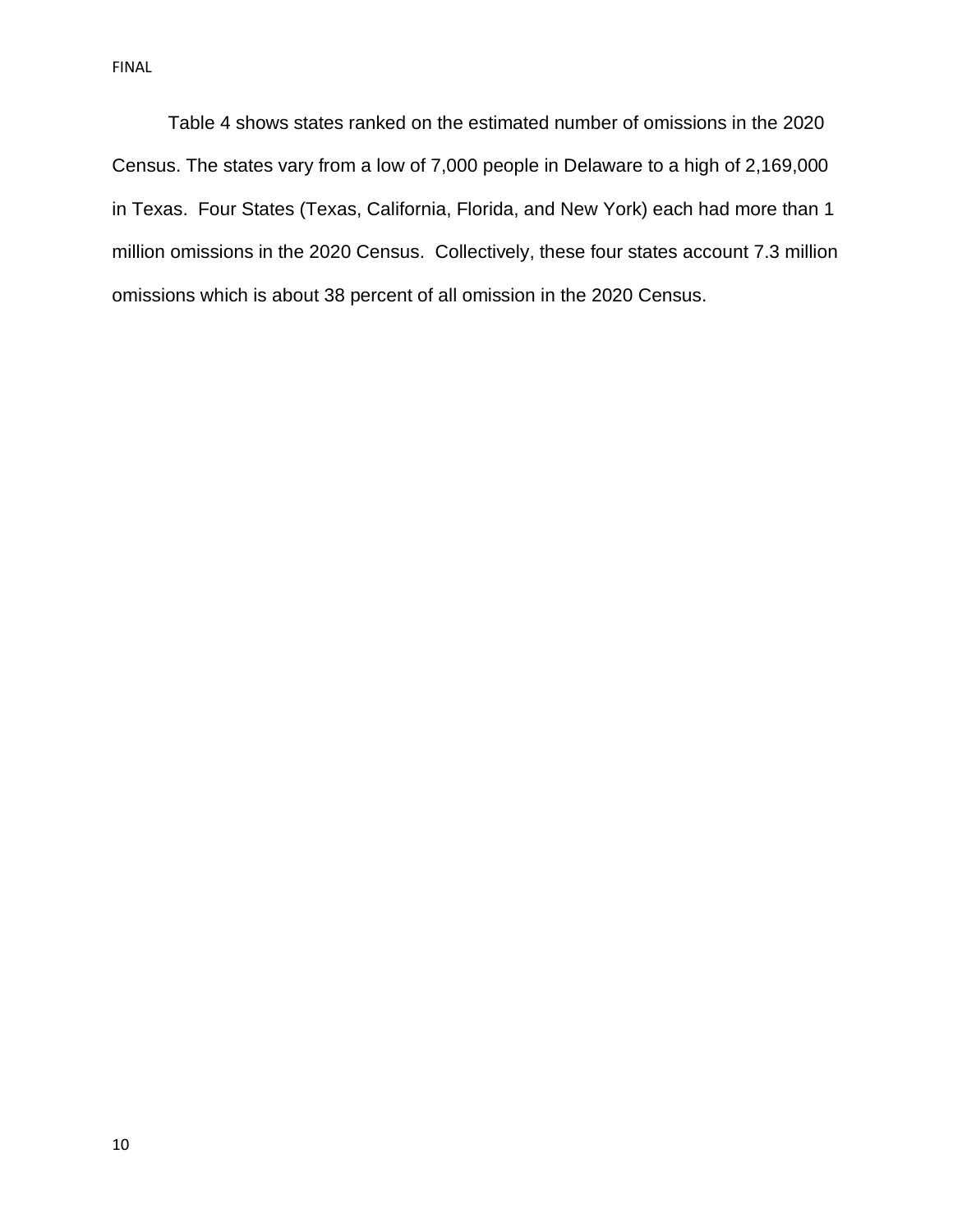| Table 4. States Ranked by 2020 Census Estimated Number of People<br>Omitted |                                |                                                        |                  |                                                 |
|-----------------------------------------------------------------------------|--------------------------------|--------------------------------------------------------|------------------|-------------------------------------------------|
|                                                                             |                                | 2020 Census<br><b>PES</b><br>Population* (in Omissions |                  | Estimated<br>Number of<br>People<br>omitted (in |
| Rank                                                                        | State                          | 1,000s                                                 | Rate             | 1000s)                                          |
| 1                                                                           | Delaware                       | 967                                                    | 0.7              | 7                                               |
| 2                                                                           | Rhode Island                   | 1,052                                                  | 2.3              | 24                                              |
| 3                                                                           | Nevada                         | 3,068                                                  | 0.9              | 28                                              |
| 4                                                                           | Vermont                        | 618                                                    | 5.8              | 36                                              |
| 5                                                                           | Alaska                         | 700                                                    | 5.8              | 41                                              |
| 6                                                                           | Wyoming                        | 564                                                    | 7.6              | 43                                              |
| 7                                                                           | North Dakota                   | 753                                                    | 5.7              | 43                                              |
| 8                                                                           | Maine                          | 1,326                                                  | 3.4              | 45                                              |
| 9                                                                           | South Dakota                   | 855                                                    | 5.4              | 46                                              |
| 10                                                                          | Hawaii                         | 1,415                                                  | 3.5              | 50                                              |
| 11                                                                          | New Hampshire                  | 1,335                                                  | 4.5              | 60                                              |
| 12                                                                          | West Virginia                  | 1,742                                                  | 4.3              | 75                                              |
| 13                                                                          | Utah                           | 3,216                                                  | 2.8              | 90                                              |
| 14                                                                          | Idaho                          | 1,789                                                  | 5.6              | 100                                             |
| 15                                                                          | Minnesota                      | 5,568                                                  | 1.8              | 100                                             |
| 16                                                                          | Nebraska                       | 1,912                                                  | 5.8              | 111                                             |
| 17                                                                          | Montana                        | 1,055                                                  | 11.1             | 117                                             |
| 18                                                                          | Oklahoma                       | 3,842                                                  | 3.1              | 119                                             |
| 19                                                                          | New Mexico                     | 2,075                                                  | 7.3              | 151                                             |
| 20                                                                          | Kansas                         | 2,851                                                  | 5.7              | 163                                             |
| 21                                                                          | Oregon                         | 4,140                                                  | 4.1              | 170                                             |
| 22                                                                          | lowa                           | 3,092                                                  | 6.5              | 201                                             |
| 23                                                                          | Colorado                       | 5,647                                                  | 4.4              | 248                                             |
| 24                                                                          | Connecticut                    | 3,498                                                  | 7.2              | 252                                             |
| 25                                                                          | Wisconsin                      | 5,742                                                  | 4.6              | 264                                             |
| 26                                                                          | Mississippi                    | 2,868                                                  | 9.9              | 284                                             |
| 27                                                                          | Kentucky                       | 4,381                                                  | 6.6              | 289                                             |
| 28                                                                          | Arkansas                       | 2,929                                                  | 10.1             | 296                                             |
| 29                                                                          | Alabama                        | 4,896                                                  | 6.6              | 323                                             |
| 30                                                                          | Indiana                        | 6,607                                                  | 4.9              | 324                                             |
| 31                                                                          | South Carolina                 | 4,980                                                  | 6.6              | 329                                             |
| 32                                                                          | Massachusetts                  | 6,784                                                  | 4.9              | 332                                             |
| 33                                                                          | Washington                     | 7,545                                                  | 4.8              | 362                                             |
| 34<br>$\overline{35}$                                                       | Missouri                       | 5,986                                                  | 6.1              | 365                                             |
|                                                                             | Arizona                        | 6,991                                                  | $\overline{5.7}$ | 398                                             |
| 36                                                                          | Maryland                       | 6,052                                                  | 6.6              | 399                                             |
| 37                                                                          | Ohio                           | 11,500                                                 | 3.7              | 426                                             |
| 38                                                                          | Virginia                       | 8,395                                                  | 5.5              | 462                                             |
| 39                                                                          | Louisiana                      | 4,534                                                  | 10.4             | 472                                             |
| 40                                                                          | Michigan                       | 9,856                                                  | 5.0<br>4.4       | 493                                             |
| 41                                                                          | Pennsylvania                   | 12,600                                                 |                  | 554                                             |
| 42                                                                          | Georgia                        | 10,460                                                 | 5.5              | 575                                             |
| 43<br>44                                                                    | New Jersey                     | 9,109                                                  | 6.8              | 619                                             |
| 45                                                                          | Tennessee                      | 6,754                                                  | 10.1             | 682<br>711                                      |
| 46                                                                          | North Carolina                 | 10,150<br>12,540                                       | 7.0              |                                                 |
| 47                                                                          | Illinois                       |                                                        | 7.8              | 978                                             |
| 48                                                                          | New York<br>Florida            | 19,590                                                 | 5.9<br>9.2       | 1,156                                           |
| 49                                                                          | California                     | 21,070                                                 | 5.3              | 1,938                                           |
| 50                                                                          | Texas                          | 38,620<br>28,540                                       | 7.6              | 2,047<br>2,169                                  |
|                                                                             | Total                          |                                                        |                  |                                                 |
|                                                                             |                                | 322,559                                                | 5.8              | 18,708                                          |
|                                                                             | Note DC not include as a state |                                                        |                  |                                                 |
| Source: U.S. Census Bureau 2022 Census Coverage Estimates for               |                                |                                                        |                  |                                                 |
| * Does not include remote Alaska, Groups Quarters.                          |                                |                                                        |                  |                                                 |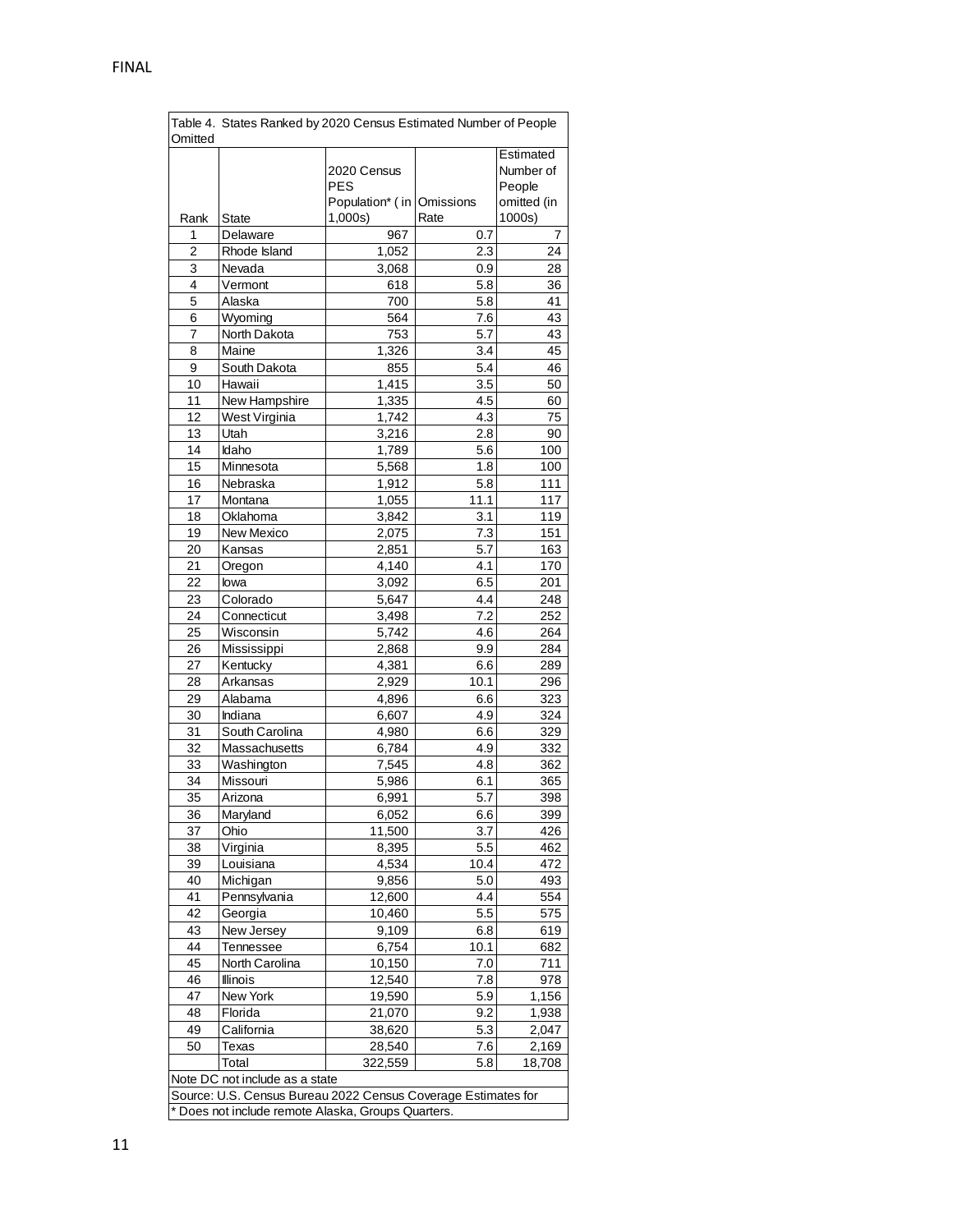#### Further Analysis

It is widely believed that the state figures shown here mask important differences among sub-state geographic units like cities and counties. That is why getting more information on sub-state measures would be helpful in understanding why census accuracy measures vary from place to place. The recent report from the National Academy of Sciences Panel (2022, page 9) on the 2020 Census also notes the need for substate data in order to better understand the results of the 2020 Census.

 But it is not clear that such data will be made available. Consequently, it is important to gain as much information as we can from the state-to-state differences.

The availability of the state level measures of census accuracy shown here offer a chance to learn more about what might be driving differences in census accuracy. Research should be conducted to gain a better understanding of why some states had a relatively low or relatively high omissions rate and net coverage rate. Such an analysis would help us understand 2020 Census differences in accuracy and the results could be used to improve operations in the 2030 Census.

There are several types of state characteristics that should be examined including:

- 1. Race and ethnic composition
- 2. Self-response rates and other state-level operational metrics
- 3. The resources (money, Complete Count Committees, etc.) the state put into 2020 Census outreach and promotion
- 4. Major type of census operations used in the state to collect data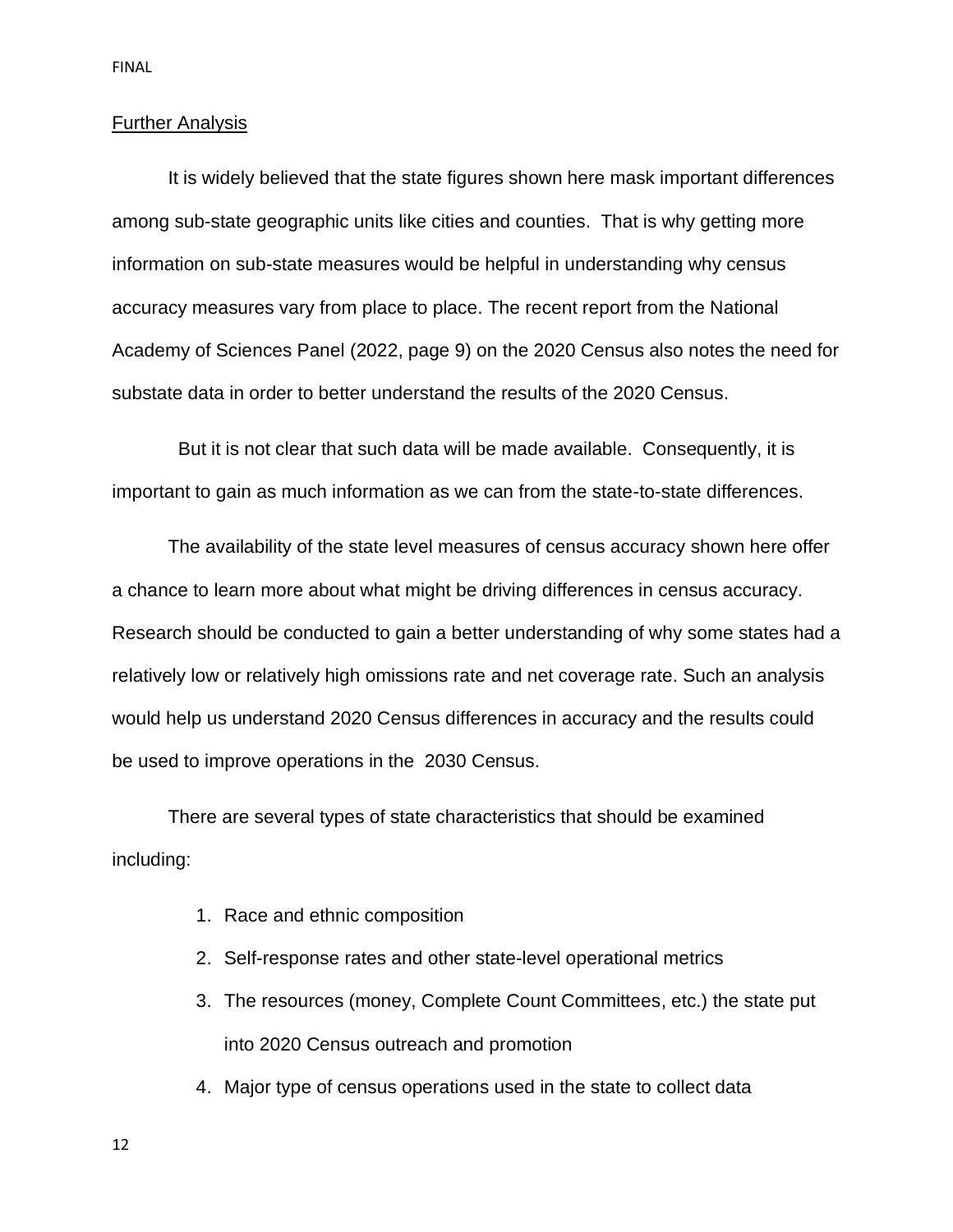# 5. Internet accessibility in the state

Such analysis is not likely to be definitive in terms of what caused differential coverage and omissions rates in the 2020 Census but may be illuminating.